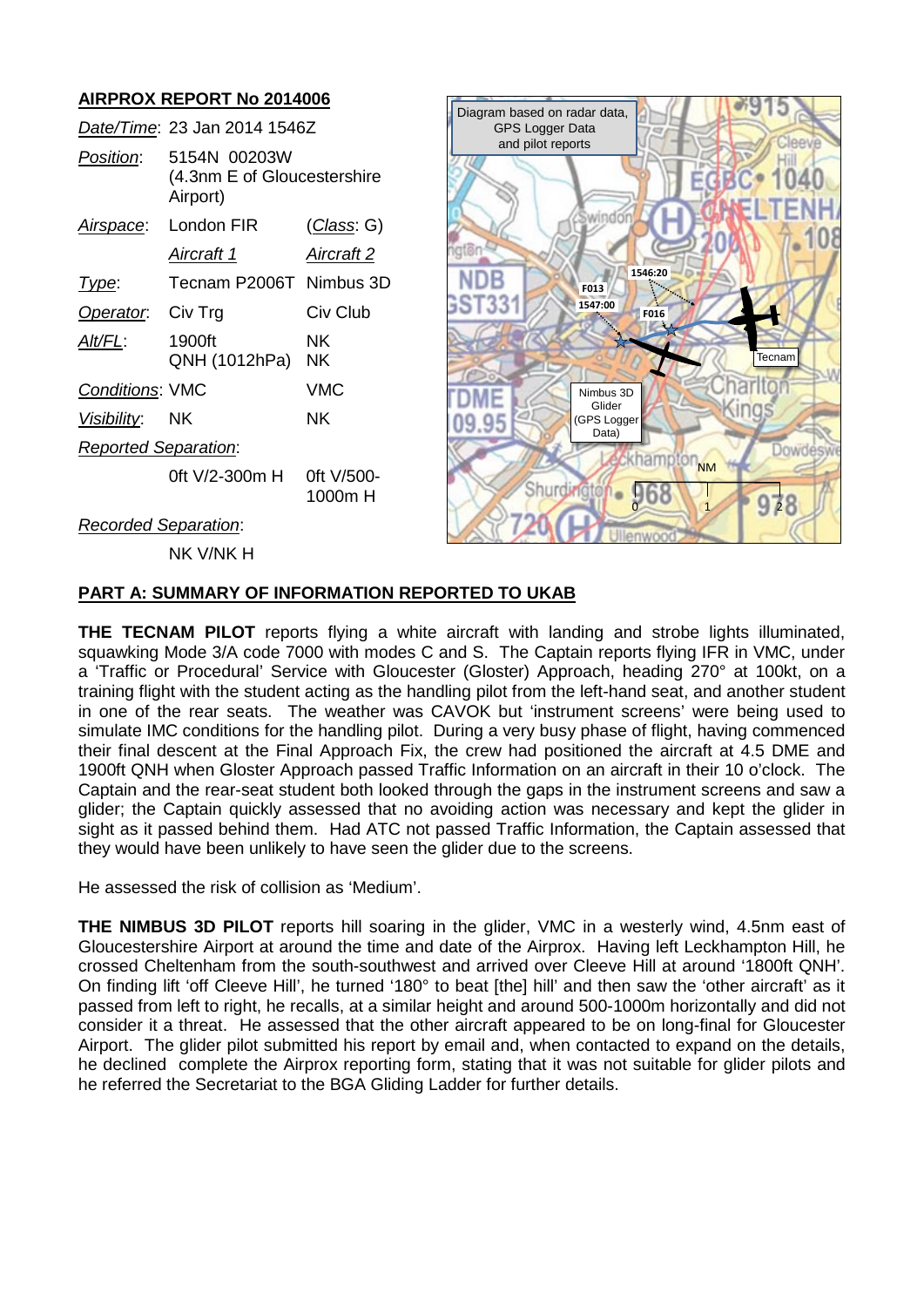# **Factual Background**

The Gloster weather was recorded as:

```
METAR EGBJ 231520Z 27011KT 9999 FEW025 06/01 Q1012=
METAR EGBJ 231550Z 27008KT 9999 FEW025 06/01 Q1013=
```
### **Analysis and Investigation**

# **CAA ATSI**

CAA ATSI had access to Gloster RTF and area radar recordings, together with the written reports from the Gloster Approach controller and the TECNAM pilot. Gloster ATSU provided radar prints showing the proximity of the two aircraft.

The Tecnam was conducting an instrument training flight operating IFR from Gloster and had commenced the procedural NDB DME approach for RW27. The Tecnam was in receipt of a Procedural Service from Gloster Approach on frequency 128.550MHz. At the time of the ATSI investigation, the glider was untraced but it is assumed that the glider was operating VFR.

The Gloster ATSU were operating split Aerodrome and Approach services from the VCR. The ATSU is equipped with a primary radar system only (without SSR), which is utilised to expedite the procedural environment. Radar services are only available subject to manning and operational requirements. The radar does not display traffic in the overhead. The radar system has an additional slaved display in the VCR, which is approved for use as an ATM.

The Tecnam was in the hold at 2800ft on QNH 1012hPa and was cleared for procedural NDB DME approach. At 1538:18 the Tecnam pilot reported beacon outbound followed by a base turn complete call at 1542:30. The Approach controller instructed the Tecnam pilot to report at four miles DME.

At 1545:30 the Gloster radar recording showed a pop-up contact in the Tecnam's eleven o'clock at a range of 0.75nm – Figure 1.



Figure 1 – Gloster radar recording at 1545:30

The Approach controller's written report indicated that, as the Tecnam approached 5nm, he observed a pop-up primary contact on the radar situational display. The Approach controller was already transmitting to another aircraft at the time but, at 1545:40, he interrupted the transmission to pass a warning to the Tecnam:

APC "…break break…(Tecnam c/s) you're not under a radar service there's possible traffic in your left ten o'clock range of half a mile northbound no height information."

At 1545:45 the glider was in the Tecnam's half past ten at a range of 0.5nm – Figure 2.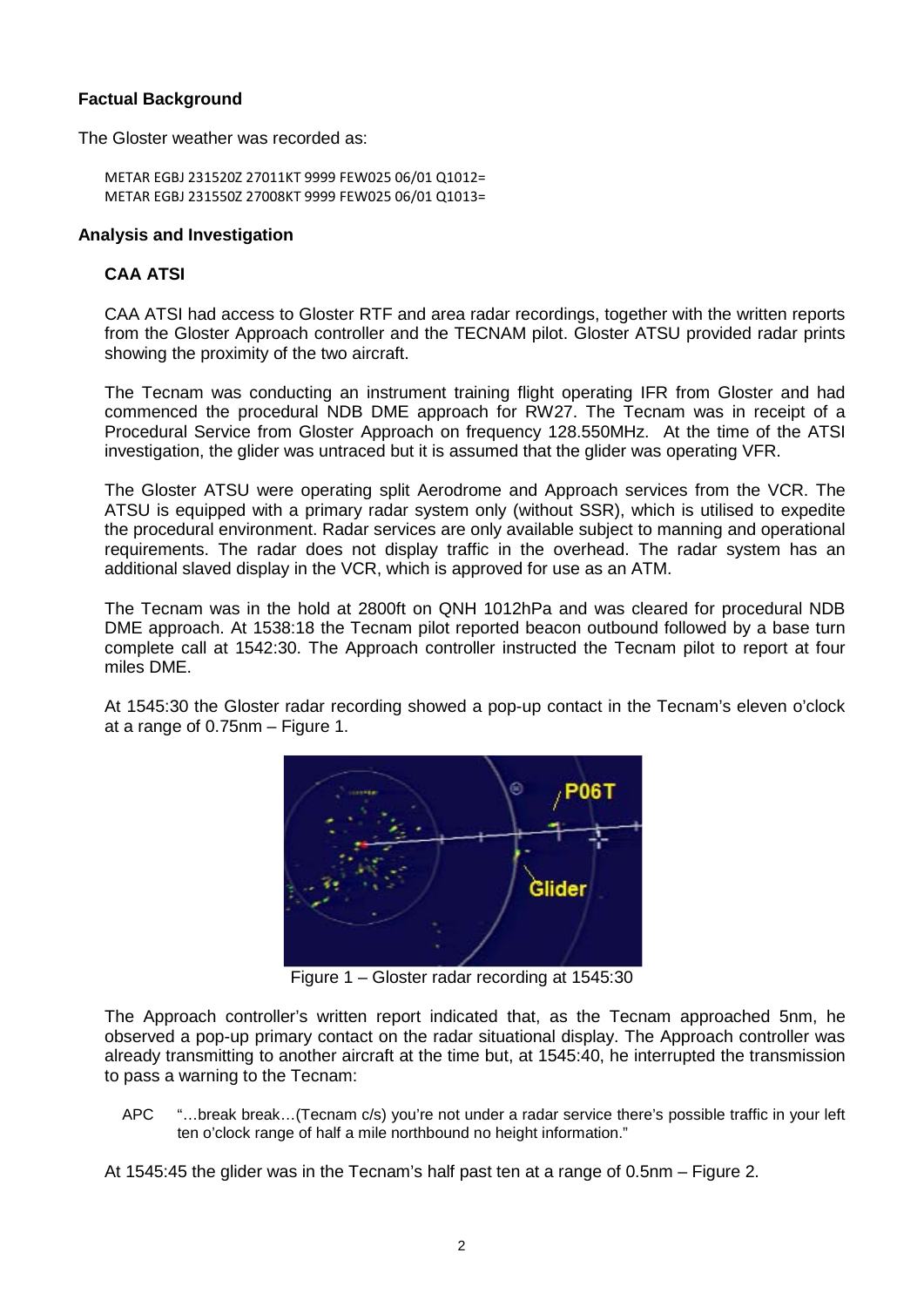

Figure 2 – Gloster radar recording at 1545:45

The Tecnam pilot responded *"(Tecnam c/s) roger yeah we got that visual looks like a glider funnily enough"*, which was acknowledged and the Tecnam pilot added *"and he's right at our altitude as we speak it's just going down my left-hand side now (Tecnam c/s)"*.



At 1546:00 the glider passed behind the Tecnam – Figure 3.

Figure 3 – Gloster radar recording at 1546:00

The written report from the Tecnam pilot indicated that he sighted the glider to his left at a range of between 200 and 300 metres and that he did not consider that he needed to take avoiding action as the glider was passing to his left and behind.

The Tecnam continued with the approach without further incident and was transferred to the Tower at 1546:35.

The glider appeared on the Gloster radar as a primary contact and was not shown on the area radar recording. To date the glider is untraced.

The Tecnam was in receipt of a Procedural Service. CAP774 Flight Information Services, Chapter 5, Page 43, paragraph 5.1, states:

*A Procedural Service is an ATS where, in addition to the provisions of a Basic Service, the controller provides restrictions, instructions, and approach clearances, which if complied with, shall achieve deconfliction minima against other aircraft participating in the Procedural Service. Neither traffic information nor deconfliction advice can be passed with respect to unknown traffic.* 

The controller was providing the Procedural Service without the aid of surveillance equipment, but when monitoring the primary radar situation display, he observed a pop-up radar contact in close proximity to the Tecnam. The controller immediately passed a warning using appropriate phraseology. The controller's actions were significant and appropriate for the situation and the controller fulfilled his duty of care by alerting the Tecnam pilot to the possible imminent danger, which resulted in the Tecnam pilot sighting the glider.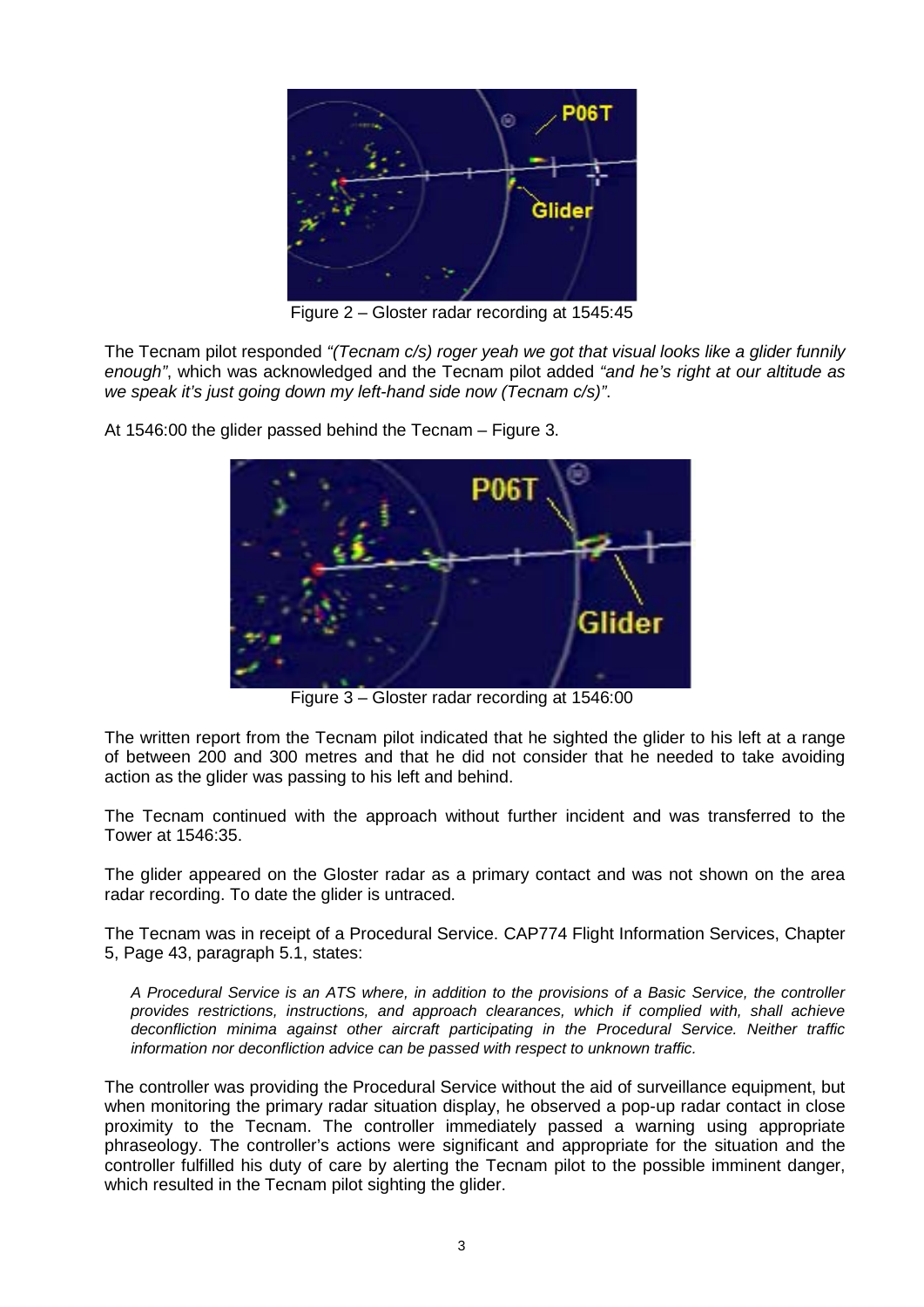Both aircraft were operating in Class G airspace where regardless of the ATS being provided, pilots are ultimately responsible for collision avoidance. The glider was operating in an area known to be used for Gloster instrument approach procedures and marked by symbols on the Topographical Air Charts with associated advice to pilots stating:

The symbols are aligned to the MAIN instrument Runway (Civil). Pilots who intend to fly or route adjacent to aerodromes with IAPs are strongly recommended when flying within 10nm of the aerodrome to contact the aerodrome ATSU. Detailed AIP information is shown in the UK AIP.

The glider remains untraced and it was therefore not known whether the glider was equipped with RTF or if the glider pilot sighted the Tecnam.

[UKAB Note: The glider pilot was only traced after ATSI had completed their report.]

# **UKAB Secretariat**

Both pilots had equal responsibility to avoid a collision.<sup>[1](#page-3-0)</sup> The aircraft were converging, and the Tecnam pilot was required to give way to the glider.<sup>[2](#page-3-1)</sup>

#### **Summary**

The Airprox occurred in Class G airspace, 4.5nm east of Gloucestershire Airport, when the Tecnam and glider came into close proximity. The Tecnam was IFR conducting an NDB DME Approach.

The Approach controller observed the pop-up contact on the situational display and provided Traffic Information, which alerted the Tecnam pilot to the close proximity of the glider and resulted in the Tecnam pilot acquiring the glider visually.

# **PART B: SUMMARY OF THE BOARD'S DISCUSSIONS**

Information available included a full report from the Tecnam pilot, an abbreviated minimal report from the glider pilot, transcripts of relevant RT frequencies, radar photographs/video recordings, reports from the air traffic controllers involved and reports from the appropriate ATC and operating authorities.

The Board started its discussion by unanimously agreeing that the Gloster Approach controller had done well to pass appropriate Traffic Information to the Tecnam pilot whilst providing a Procedural Service with only primary radar; this had enabled the Tecnam pilot to see the glider despite the use of instrument flying screens, and assess that no avoiding action was necessary.

Turning to the actions of the glider pilot, although he reported that he had seen the Tecnam, his actions in flying across the instrument approach lane whilst the Tecnam was conducting its approach, his GPS logger data, and the brief details given in his report, all indicated that he had probably only seen the Tecnam either at or just after the CPA, when the Tecnam was passing behind him. The Board were disappointed that it was not possible to explore these details further with the Nimbus 3D pilot, who had chosen not to participate in the investigation.

The Board noted that both pilots were entitled to be operating in the area but members opined that the glider pilot had not demonstrated as high a level of awareness of instrument approach procedures as might be hoped. Furthermore, given that he was flying an advanced glider, it was likely that it was fitted with a radio, and members opined that, if nothing else, he would have been well served to have contacted Gloster Approach to alert them to his presence. The Board commented that, in the same way that powered aircraft pilots need to be aware of glider operations, glider pilots in turn need to be

<span id="page-3-0"></span><sup>&</sup>lt;sup>1</sup> Rules of the Air 2007, Rule 8, Avoiding Aerial Collisions  $2^2$  Rules of the Air 2007, Rule 9, Converging

<span id="page-3-1"></span>